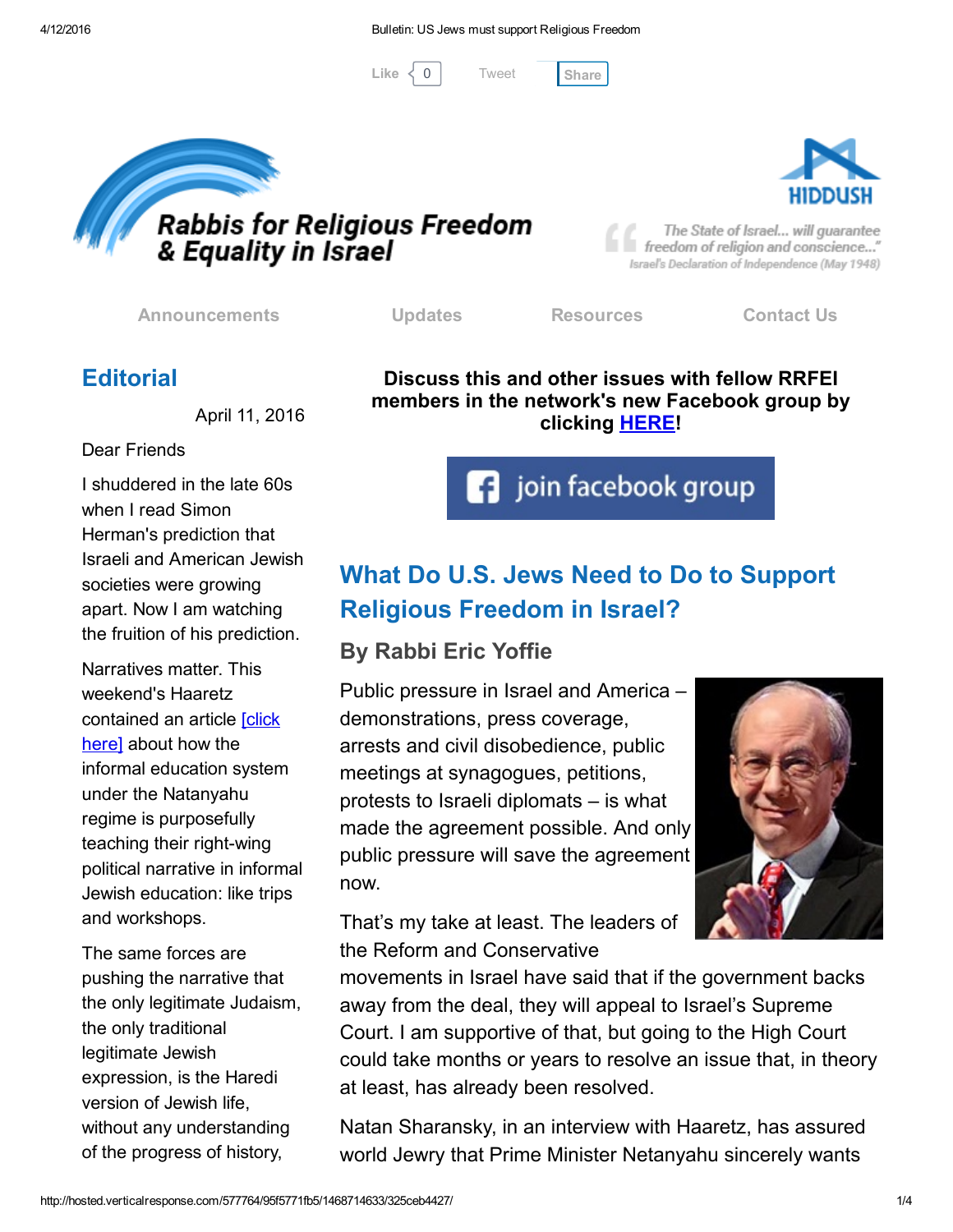and shunning the modern world around them. Their Judaism is obscurantist and anti-modern, antidemocratic, sexist and racist. That's how the narrative is unfolding.

Earlier this week, Haaretz published an article by Eric Yoffie [click [here\]](http://cts.vresp.com/c/?FreedomofReligionfor/95f5771fb5/325ceb4427/d1d2b1acda) in which he calls us to action because now is the time. Eric opens with this statement:

> *"The Western Wall agreement is collapsing, and it is time for Reform and Conservative Jews and all those who care about religious freedom and gender equality in Israel to go back to the barricades."*

He is not speaking metaphorically. It's now or never, in Rabbi Yoffie's opinion, and we had better pressure the Netanyahu government, because the only thing that makes a difference with the current Israeli government is political pressure.

At stake is the vision of a Jewish State held by the vast majority of American Jews, and nothing less. Perhaps we don't care about whether we can pray in our manner from our siddurim at the Kotel. Perhaps that's not

an amicable resolution of the matter. Perhaps. But the issue is not what he wants but what he is prepared to fight for. And long experience has taught us that when the ultra-Orthodox parties flex their muscles, even a tiny bit, Bibi folds like a house of cards. He has done it on issues of conversion and marriage, and infamously, on the drafting of yeshiva students. In the 2013 election, he favored a military draft of ultra-Orthodox young men, and in the 2015 election, he opposed it. In fact, on matters of religion and state, he has spent his entire political career as a creature of political pressure rather than political principle.

We see this too in how he deals with the Western Wall. For nearly a quarter of a century, when the Women of the Wall were not making headlines, he looked the other way. But when the women's struggle for a place at the Wall became a regular story in the New York Times and generated real anger among American Jews, Netanyahu took action. He summoned American Jewish leaders to Jerusalem, involved Natan Sharansky in the negotiations, gave a rousing speech to Federation leaders on the need for a compromise, and assigned top staffers to find a solution. And to the credit of all, the Prime Minister included, they did.

The agreement was not an unalloyed victory for the Reform and Conservative movements. It left control of the Women's Section of the Wall in the main plaza in the hands of the Orthodox authorities. The non-Orthodox movements were given the right to gather for egalitarian prayer at the southern tip of the Wall —a right they had already enjoyed for almost two decades. But the non-Orthodox representatives astutely negotiated a share in the governance of the egalitarian area, a concession that was widely interpreted, and correctly so, as conferring a new measure of government recognition on Reform and Conservative Judaism in Israel. When Orthodox political and religious leaders, who had originally accepted the arrangements, understood this, they howled in protest, retracted their consent, and demanded a return to the status quo. And the ultra-Orthodox parties threatened to leave the government if the agreement was permitted to stand.

This was a moment of truth for Bibi Netanyahu. After all, a deal had been reached after exhaustive negotiations, and the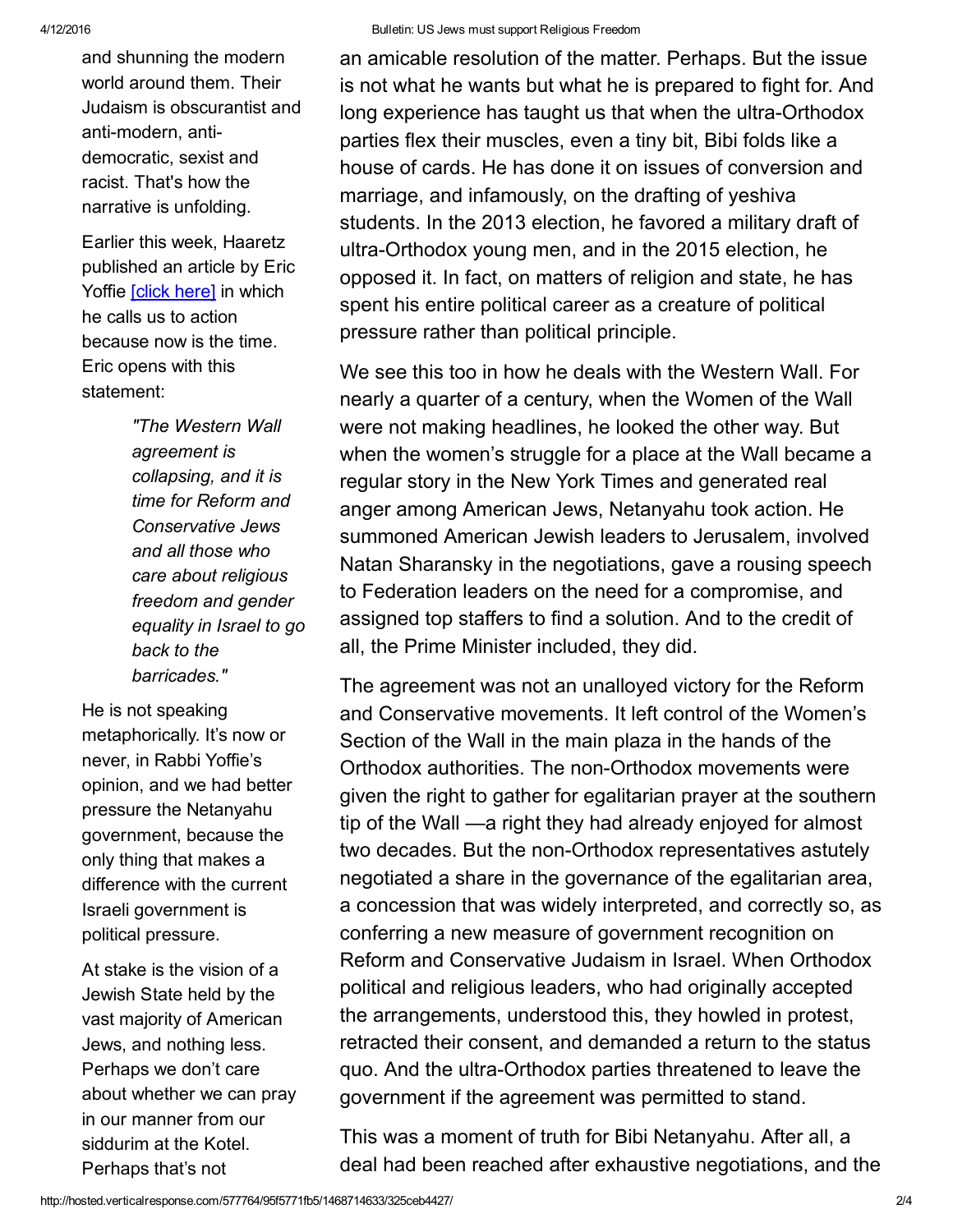significant in people's lives. But the larger point, our place in the mainstream of Jewish life, is critical to the future of our community and Jews worldwide.

We would like to hear your version of this narrative. What actions, in responding to Eric Yoffie, ought we undertake? What actions, launched now, might unite us and make a difference? The breakthrough achieved just a few months ago, recognizing liberal Judaism as legitimate in Israel, is being so undermined as possibly become meaningless. Or, is there another narrative developing now?

Please, send us your opinions or post them on FB at the FB group for RRFEI (Rabbis for Religious Freedom and Equality in Israel) [\[link\]](http://cts.vresp.com/c/?FreedomofReligionfor/95f5771fb5/325ceb4427/cea227606f), or to [organizers@rrfei.org.](mailto:organizers@rrfei.org)

We look forward to hearing your thoughts.

Kol tuv,

**Mark** 

[facebook](http://cts.vresp.com/c/?FreedomofReligionfor/95f5771fb5/325ceb4427/7c4d33e562) [email](mailto:organizers@rrfei.org)

### **Resources**

- Western Wall [compromise](http://cts.vresp.com/c/?FreedomofReligionfor/95f5771fb5/325ceb4427/d98d634a8d) agreement
- Chief Rabbi Lau [attacks](http://cts.vresp.com/c/?FreedomofReligionfor/95f5771fb5/325ceb4427/b4dedb3710)

agreement of both sides had been secured. And the Reform and Conservative movements could not accept any reduction of their role in the Wall's governance. It was modest to begin with and justified all of the difficult compromises they had to make. All that Bibi had to do was show a little backbone and say to the ultra-Orthodox parties: "The time for deal-making is over. No more changes."

But he didn't, despite his explicit promise to world Jewry to make the Kotel a "source of unity" for Jews everywhere. Instead, Bibi appointed his bureau chief, David Sharan, to come up with terms to satisfy the ultra-Orthodox. Sharansky has now said that Netanyahu should be given the time that he has requested "to bridge the disagreement." But "bridging the disagreement" is just another term for demanding more concessions from Reform and Conservative Jews. They, and not the ultra-Orthodox, will pay the price; after all, the whole purpose of Sharan's mission is to keep the ultra-Orthodox happy.

And what is the lesson for Reform and Conservative Judaism and proponents of religious liberty in the Jewish state? That for Bibi Netanyahu, when it comes to the religious rights of non-Orthodox Jews, a deal is not a deal and a promise is not a promise. That soaring rhetoric and extravagant assurances mean nothing. That if this deal can be summarily set aside, then no deal, ever, is worth the paper it is written on.

And most of all: That Bibi responds to pressure, and to pressure alone. It was pressure from Women of the Wall, with Reform and Conservative backing, that put the Kotel on Bibi's agenda. It was pressure from the ultra-Orthodox parties that got the Kotel removed from Bibi's agenda. And only a new round of pressure, especially from Diaspora Jewry, will keep the ultra-Orthodox powers from again imposing their will on the state of Israel.

Will this happen? It is not clear. American Jews are immersed in their own elections and caught up in the bizarre campaign for president.

On the other hand, frustration at the appalling behavior of Israel's religious leaders has reached a boiling point among American Jews. Hardly a week passes without a religious